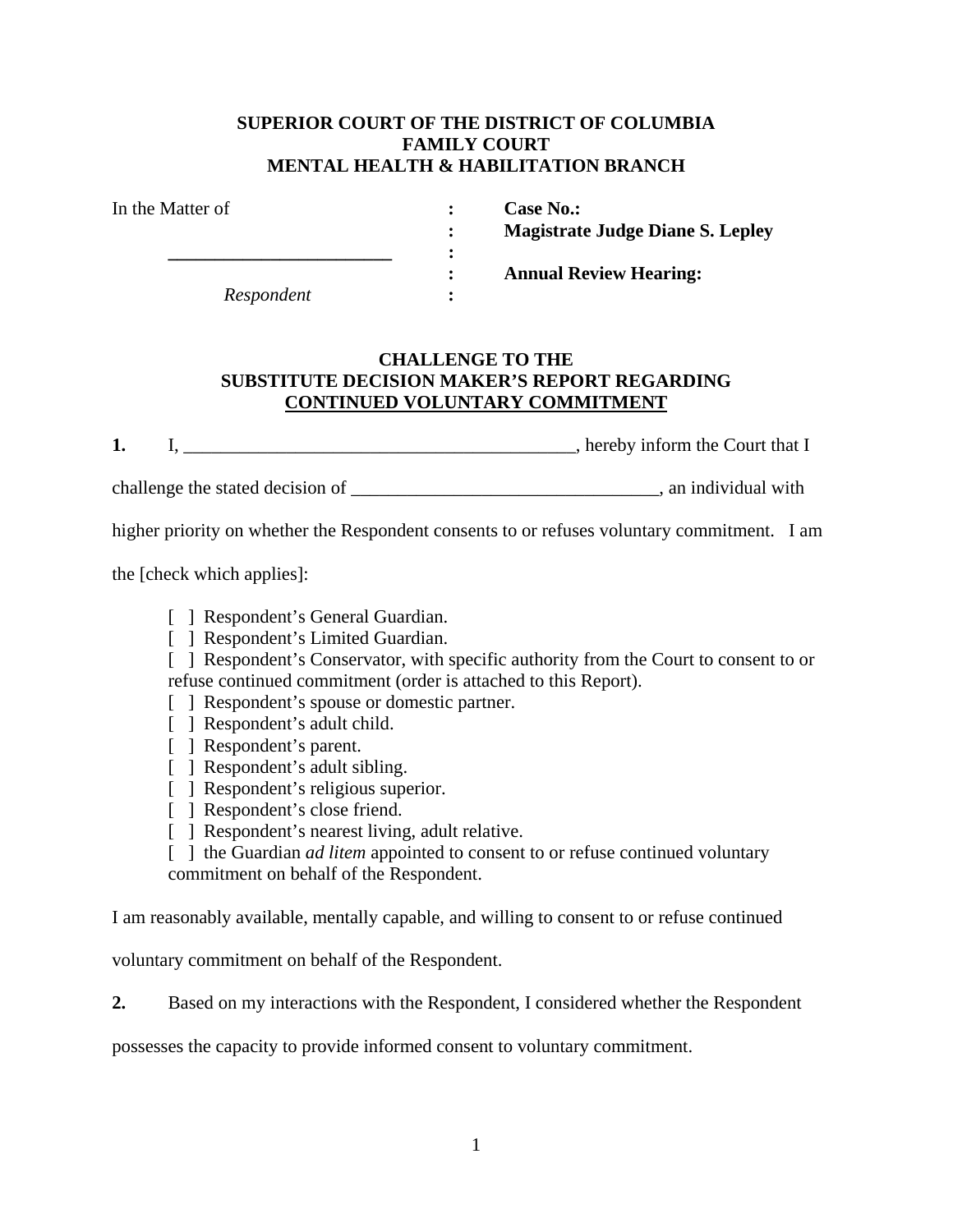Is Respondent able to understand the information relevant to the decision of whether to consent to continued commitment? *[Does Respondent understand the nature of the decision and the reason why the decision is needed? Efforts to explain the nature of the decision in language understandable and accessible to the person must be made. People who can only retain information for a short while must not be automatically assumed to lack the capacity to decide – it depends on what is necessary for the decision in question. Different methods may be needed to help Respondent retain or understand information (e.g. written information).]*

\_\_\_\_\_\_\_\_\_\_\_\_\_\_\_\_\_\_\_\_\_\_\_\_\_\_\_\_\_\_\_\_\_\_\_\_\_\_\_\_\_\_\_\_\_\_\_\_\_\_\_\_\_\_\_\_\_\_\_\_\_\_\_\_\_\_\_\_\_\_\_\_\_\_\_\_\_\_

\_\_\_\_\_\_\_\_\_\_\_\_\_\_\_\_\_\_\_\_\_\_\_\_\_\_\_\_\_\_\_\_\_\_\_\_\_\_\_\_\_\_\_\_\_\_\_\_\_\_\_\_\_\_\_\_\_\_\_\_\_\_\_\_\_\_\_\_\_\_\_\_\_\_\_\_\_\_

\_\_\_\_\_\_\_\_\_\_\_\_\_\_\_\_\_\_\_\_\_\_\_\_\_\_\_\_\_\_\_\_\_\_\_\_\_\_\_\_\_\_\_\_\_\_\_\_\_\_\_\_\_\_\_\_\_\_\_\_\_\_\_\_\_\_\_\_\_\_\_\_\_\_\_\_\_\_

\_\_\_\_\_\_\_\_\_\_\_\_\_\_\_\_\_\_\_\_\_\_\_\_\_\_\_\_\_\_\_\_\_\_\_\_\_\_\_\_\_\_\_\_\_\_\_\_\_\_\_\_\_\_\_\_\_\_\_\_\_\_\_\_\_\_\_\_\_\_\_\_\_\_\_\_\_\_

 $[ ]$   $\begin{bmatrix} 1 & \text{Yes} \\ 1 & \text{No} \end{bmatrix}$ 

Please explain:

 Is Respondent able to identify the potential consequences of consenting to or refusing continued commitment as part of the decision-making process? *[Sometimes people can understand information; however, they also should be able to understand the advantages and disadvantages of the decision to be made.]* 

\_\_\_\_\_\_\_\_\_\_\_\_\_\_\_\_\_\_\_\_\_\_\_\_\_\_\_\_\_\_\_\_\_\_\_\_\_\_\_\_\_\_\_\_\_\_\_\_\_\_\_\_\_\_\_\_\_\_\_\_\_\_\_\_\_\_\_\_\_\_\_\_\_\_\_\_\_\_

\_\_\_\_\_\_\_\_\_\_\_\_\_\_\_\_\_\_\_\_\_\_\_\_\_\_\_\_\_\_\_\_\_\_\_\_\_\_\_\_\_\_\_\_\_\_\_\_\_\_\_\_\_\_\_\_\_\_\_\_\_\_\_\_\_\_\_\_\_\_\_\_\_\_\_\_\_\_

\_\_\_\_\_\_\_\_\_\_\_\_\_\_\_\_\_\_\_\_\_\_\_\_\_\_\_\_\_\_\_\_\_\_\_\_\_\_\_\_\_\_\_\_\_\_\_\_\_\_\_\_\_\_\_\_\_\_\_\_\_\_\_\_\_\_\_\_\_\_\_\_\_\_\_\_\_\_

\_\_\_\_\_\_\_\_\_\_\_\_\_\_\_\_\_\_\_\_\_\_\_\_\_\_\_\_\_\_\_\_\_\_\_\_\_\_\_\_\_\_\_\_\_\_\_\_\_\_\_\_\_\_\_\_\_\_\_\_\_\_\_\_\_\_\_\_\_\_\_\_\_\_\_\_\_\_

[ ] Yes [ ] No

Please explain:

 Is Respondent able to unambiguously communicate the decision whether to provide informed consent for continued commitment? *[All steps need to be taken to aid communication. Communication does not need to be verbal.]* 

[ ] Yes [ ] No [ ] Disagreement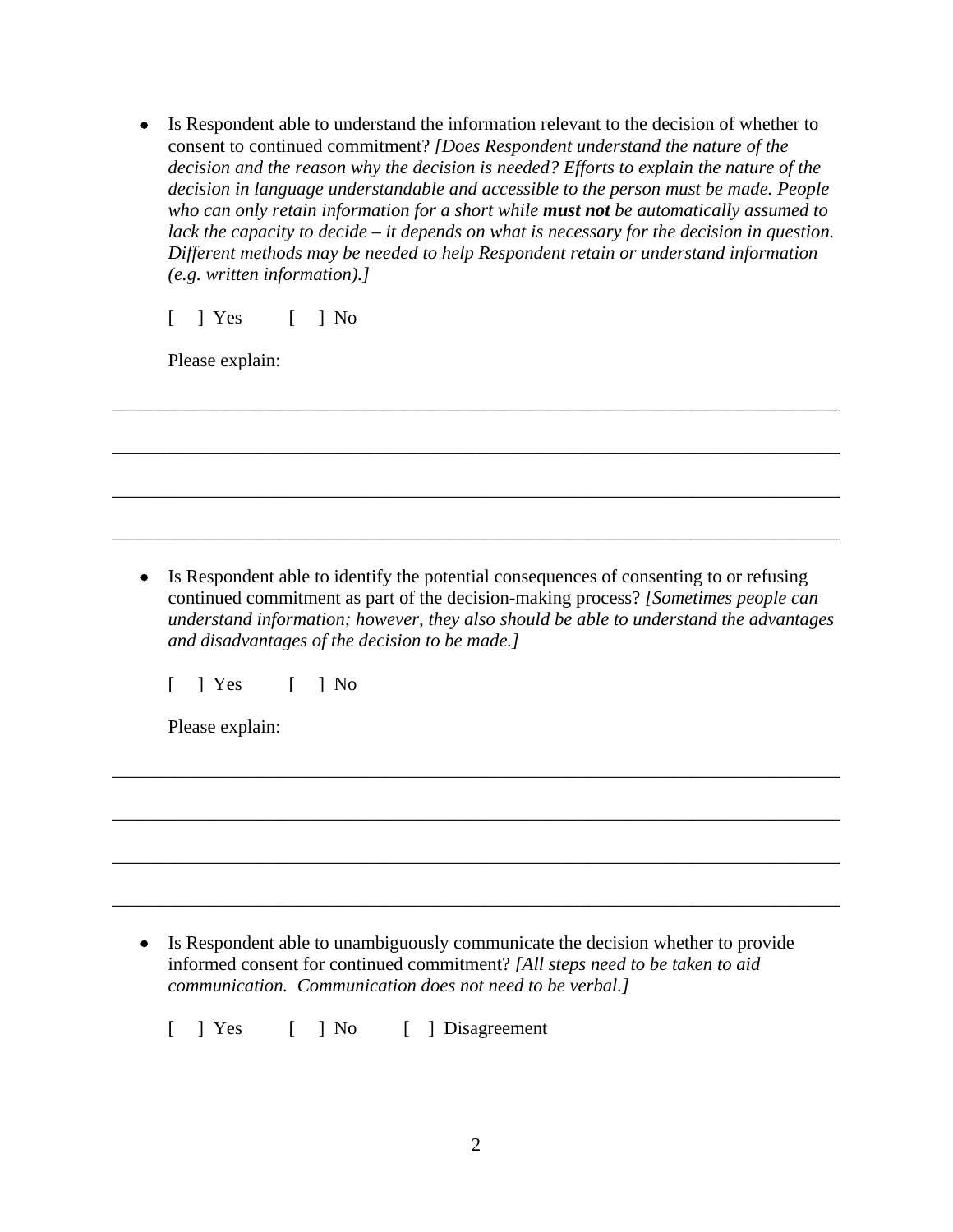Please explain:

Based on the above, it is my belief that the Respondent [ ] does [ ] does not possess the capacity to provide informed consent to voluntary commitment.

The Respondent [ ] has [ ] has not expressed any wishes on the issue of continued  $\overline{3}$ . commitment. Please explain:

 $\mathbf{4}$ I have made the following efforts to determine whether the Respondent has any expressed wishes regarding continued commitment. Please explain:

5. I have better knowledge of the wishes of the Respondent for the following reasons. Please explain: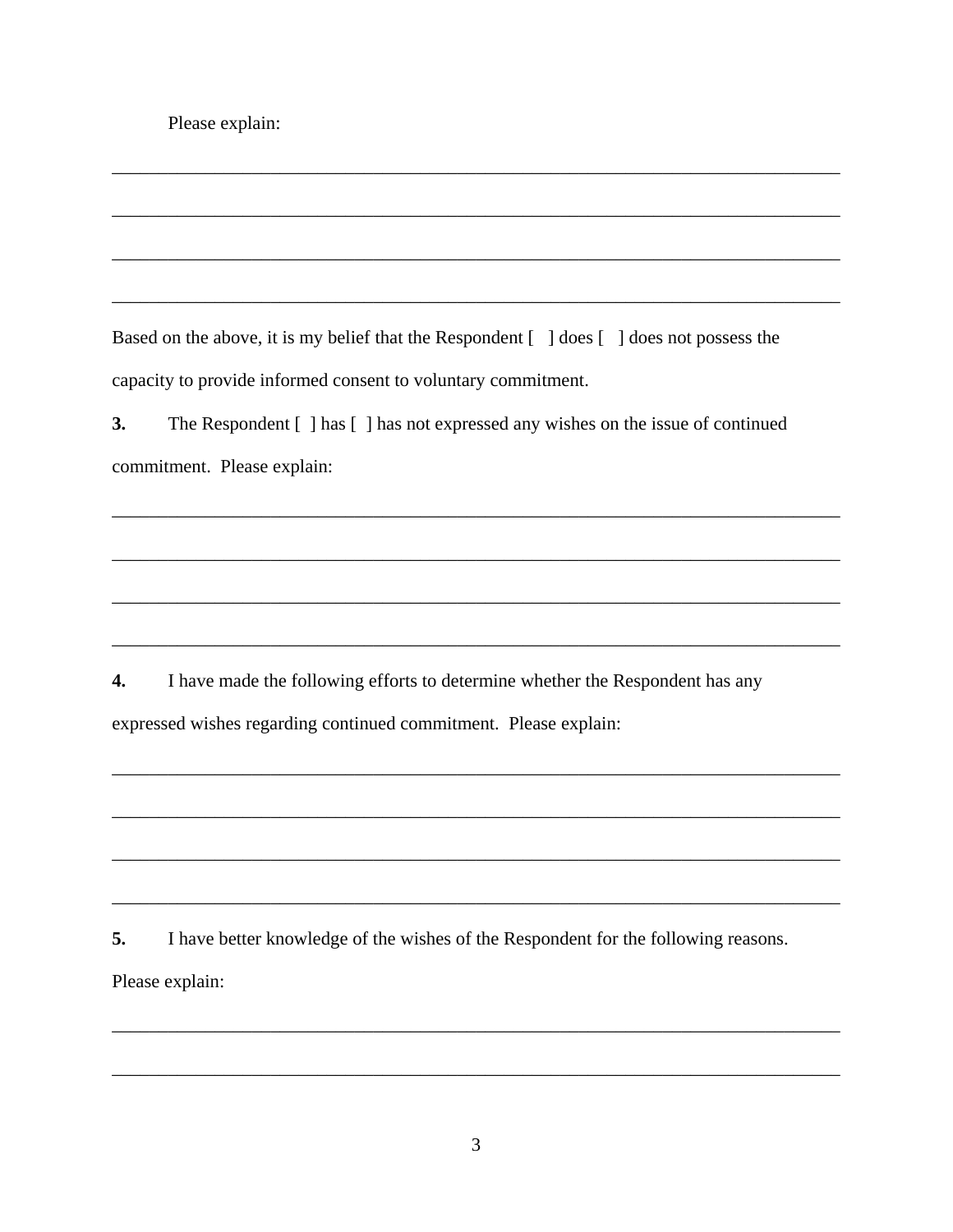**6.** To the extent the Respondent's expressed wishes are unknown and could not be ascertained, I have made the following efforts to determine what would be in his/her best interest. Please explain:

\_\_\_\_\_\_\_\_\_\_\_\_\_\_\_\_\_\_\_\_\_\_\_\_\_\_\_\_\_\_\_\_\_\_\_\_\_\_\_\_\_\_\_\_\_\_\_\_\_\_\_\_\_\_\_\_\_\_\_\_\_\_\_\_\_\_\_\_\_\_\_\_\_\_\_\_\_\_

\_\_\_\_\_\_\_\_\_\_\_\_\_\_\_\_\_\_\_\_\_\_\_\_\_\_\_\_\_\_\_\_\_\_\_\_\_\_\_\_\_\_\_\_\_\_\_\_\_\_\_\_\_\_\_\_\_\_\_\_\_\_\_\_\_\_\_\_\_\_\_\_\_\_\_\_\_\_

\_\_\_\_\_\_\_\_\_\_\_\_\_\_\_\_\_\_\_\_\_\_\_\_\_\_\_\_\_\_\_\_\_\_\_\_\_\_\_\_\_\_\_\_\_\_\_\_\_\_\_\_\_\_\_\_\_\_\_\_\_\_\_\_\_\_\_\_\_\_\_\_\_\_\_\_\_\_

\_\_\_\_\_\_\_\_\_\_\_\_\_\_\_\_\_\_\_\_\_\_\_\_\_\_\_\_\_\_\_\_\_\_\_\_\_\_\_\_\_\_\_\_\_\_\_\_\_\_\_\_\_\_\_\_\_\_\_\_\_\_\_\_\_\_\_\_\_\_\_\_\_\_\_\_\_\_

\_\_\_\_\_\_\_\_\_\_\_\_\_\_\_\_\_\_\_\_\_\_\_\_\_\_\_\_\_\_\_\_\_\_\_\_\_\_\_\_\_\_\_\_\_\_\_\_\_\_\_\_\_\_\_\_\_\_\_\_\_\_\_\_\_\_\_\_\_\_\_\_\_\_\_\_\_\_

\_\_\_\_\_\_\_\_\_\_\_\_\_\_\_\_\_\_\_\_\_\_\_\_\_\_\_\_\_\_\_\_\_\_\_\_\_\_\_\_\_\_\_\_\_\_\_\_\_\_\_\_\_\_\_\_\_\_\_\_\_\_\_\_\_\_\_\_\_\_\_\_\_\_\_\_\_\_

\_\_\_\_\_\_\_\_\_\_\_\_\_\_\_\_\_\_\_\_\_\_\_\_\_\_\_\_\_\_\_\_\_\_\_\_\_\_\_\_\_\_\_\_\_\_\_\_\_\_\_\_\_\_\_\_\_\_\_\_\_\_\_\_\_\_\_\_\_\_\_\_\_\_\_\_\_\_

\_\_\_\_\_\_\_\_\_\_\_\_\_\_\_\_\_\_\_\_\_\_\_\_\_\_\_\_\_\_\_\_\_\_\_\_\_\_\_\_\_\_\_\_\_\_\_\_\_\_\_\_\_\_\_\_\_\_\_\_\_\_\_\_\_\_\_\_\_\_\_\_\_\_\_\_\_\_

\_\_\_\_\_\_\_\_\_\_\_\_\_\_\_\_\_\_\_\_\_\_\_\_\_\_\_\_\_\_\_\_\_\_\_\_\_\_\_\_\_\_\_\_\_\_\_\_\_\_\_\_\_\_\_\_\_\_\_\_\_\_\_\_\_\_\_\_\_\_\_\_\_\_\_\_\_\_

\_\_\_\_\_\_\_\_\_\_\_\_\_\_\_\_\_\_\_\_\_\_\_\_\_\_\_\_\_\_\_\_\_\_\_\_\_\_\_\_\_\_\_\_\_\_\_\_\_\_\_\_\_\_\_\_\_\_\_\_\_\_\_\_\_\_\_\_\_\_\_\_\_\_\_\_\_\_

**7.** I am better able to demonstrate a good faith belief as to the interests of the Respondent for the following reasons. Please explain:

**8.** Based on all of these efforts, I provide the Court with the following position on behalf of the Respondent:

The Respondent

[ ] consents to

[ ] refuses

continued commitment and this decision is based on the Respondent's

[ ] expressed wishes.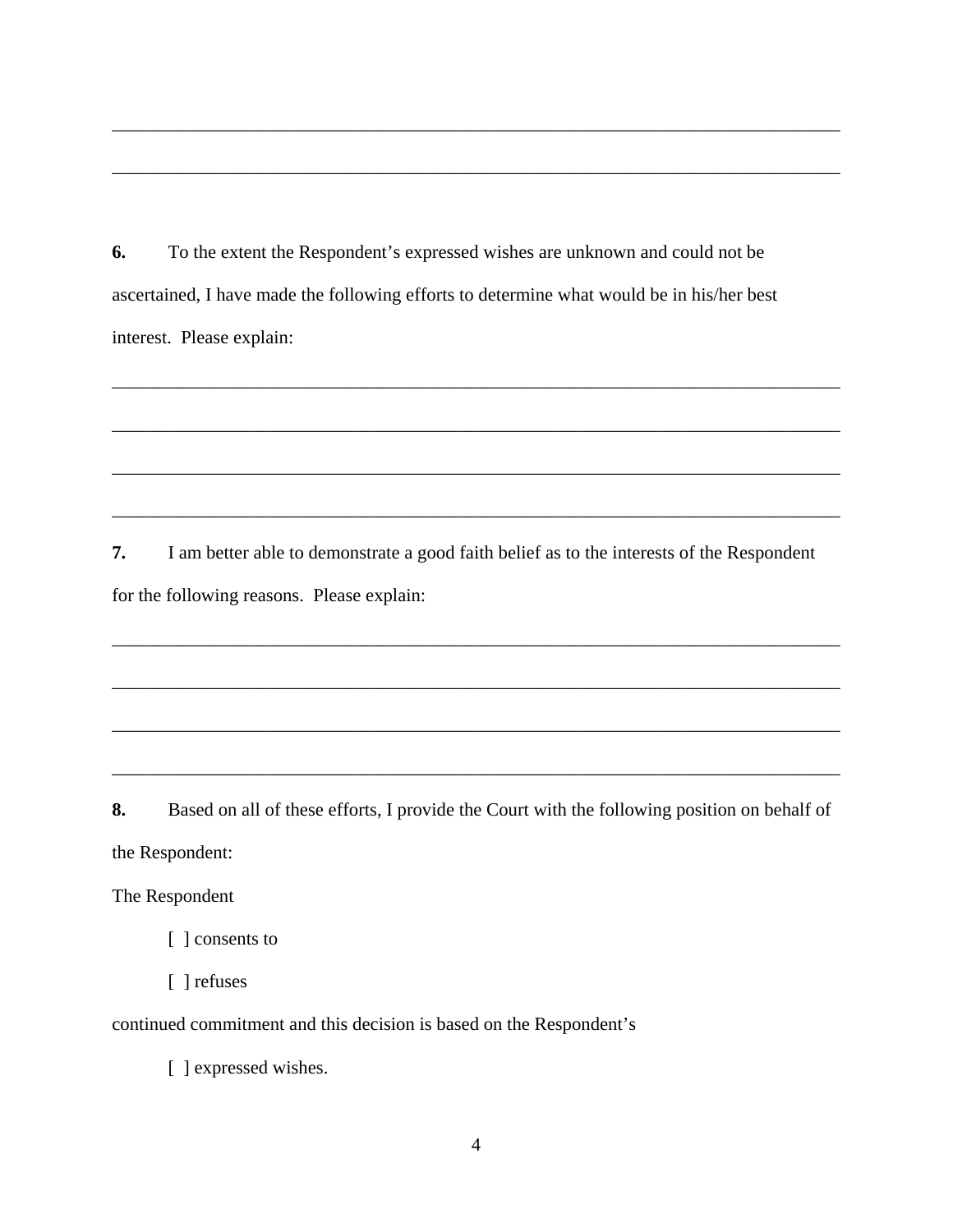[ ] best interests.

DATED: \_\_\_\_\_\_\_\_\_\_\_\_\_\_\_\_\_\_\_\_\_ Respectfully submitted,

Signature

 $\overline{\phantom{a}}$  , which is a set of the set of the set of the set of the set of the set of the set of the set of the set of the set of the set of the set of the set of the set of the set of the set of the set of the set of th

 $\overline{\phantom{a}}$  , which is a set of the set of the set of the set of the set of the set of the set of the set of the set of the set of the set of the set of the set of the set of the set of the set of the set of the set of th

 $\overline{\phantom{a}}$  , which is a set of the set of the set of the set of the set of the set of the set of the set of the set of the set of the set of the set of the set of the set of the set of the set of the set of the set of th

Printed Name

**Title** 

 $\overline{\phantom{a}}$  , and the contract of the contract of the contract of the contract of the contract of the contract of the contract of the contract of the contract of the contract of the contract of the contract of the contrac Address 1

 $\overline{\phantom{a}}$  , which is a set of the set of the set of the set of the set of the set of the set of the set of the set of the set of the set of the set of the set of the set of the set of the set of the set of the set of th Address 2

 $\overline{\phantom{a}}$  , which is a set of the set of the set of the set of the set of the set of the set of the set of the set of the set of the set of the set of the set of the set of the set of the set of the set of the set of th

 $\overline{\phantom{a}}$  , and the contract of the contract of the contract of the contract of the contract of the contract of the contract of the contract of the contract of the contract of the contract of the contract of the contrac

Phone Number

Email Address

## **INSTRUCTIONS FOR FILING**

This pleading can filed electronically through CaseFileXpress or in person at the Central Intake Center of the Family Court is located on the East Wing of the John Marshall level of the District of Columbia Courthouse, 500 Indiana Avenue N.W., Room JM-520, Washington, D.C. 20001. Hours are 8:30 a.m. to 5 p.m. Phone: 202-879-1212

It must be filed no less than fifteen (15) days prior to the annual review hearing for the Respondent.

It must be mailed or e-served to the persons listed in the Certificate of Service on the next page.